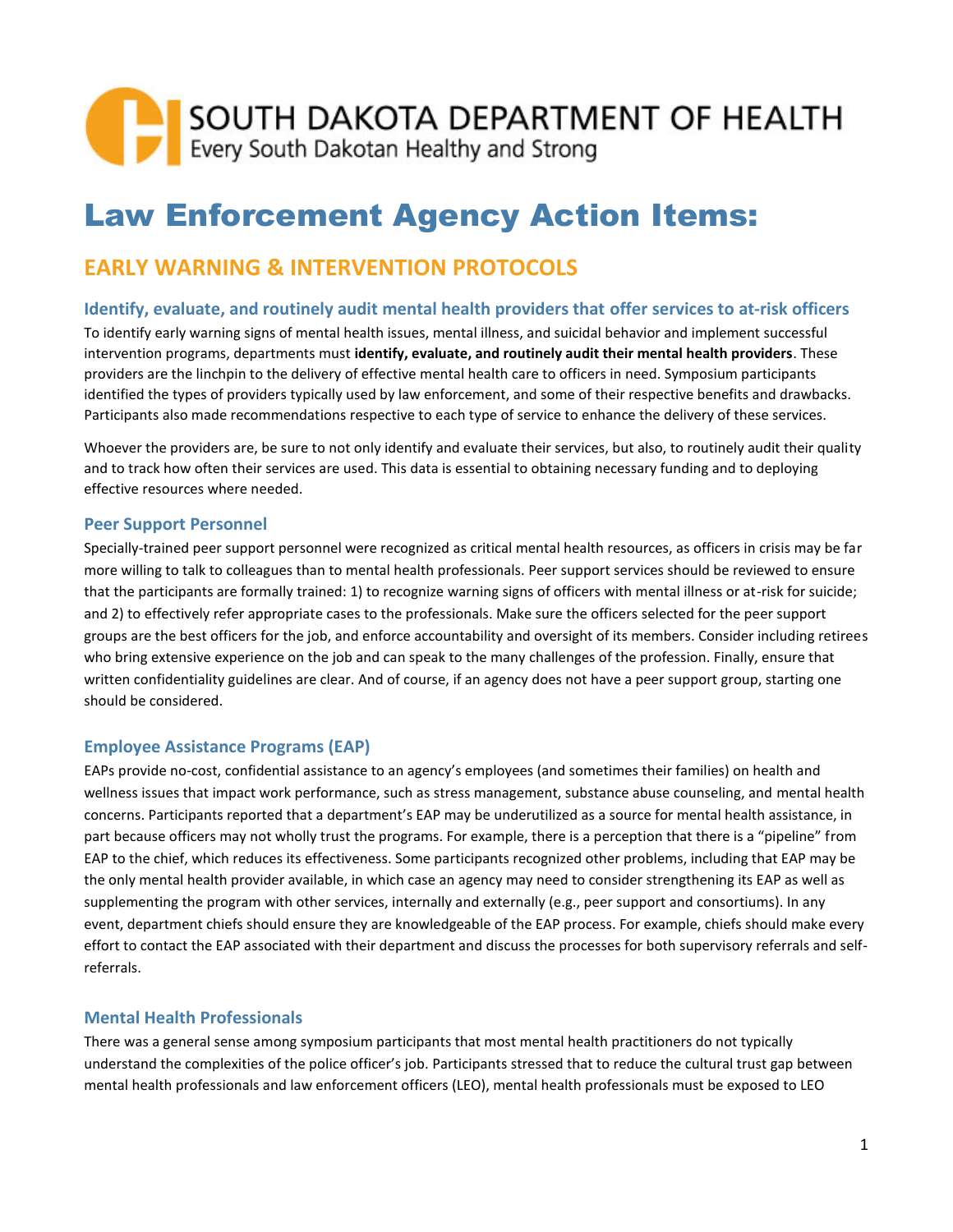culture and acclimated to the daily rigors of police work. This exposure is critical for a qualified evaluator who may be screening potential recruits or interacting with at-risk officers during or following a critical incident.

#### **Consortiums, Cooperative Wellness Groups, and Regional Support Teams**

The participants identified this as a useful approach to providing mental health services for small to medium-sized departments. By developing **consortiums, cooperative wellness groups or regional support teams, multiple agencies can hire mental health services which they could not otherwise afford as a single agency**. Smaller departments can pool their resources together to pay into a program so all their officers can get help when they need it.

#### **Technology**

Leverage technology as a different type of tool for getting officers help, such as Skype therapy, text support, face time, national hotlines, and online training. Participants also discussed development of a software application that is a selfassessment tool officers can use to determine if they need to seek help and what kind. Available technology needs to be socially marketed, confidential, and can include almost everything short of medication. The downsides of this resource include continuity of treatment, billing issues, and tracking and accountability. Most important, the value of human contact cannot be underestimated. Participants recommended that IACP develop a "technology" guide to mental health services which includes an application or self-assessment tool.

#### **Other**

Other prevention and intervention sources include agency chaplains, officers' own chaplains or religious leaders, or medical professionals. Family members are another invaluable resource in identifying and mitigating the effects of mental illness, and in preventing suicidal behavior and death by suicide. Families are a key resource to any successful early warning and intervention program. Programs and information are important for family members in order for them to understand how they can support their significant other as a LEO, including:

- **Training Families**: It is important that family members understand the stressors and indicators in order to support their loved one in seeking department mental health assistance or professional help at crucial times. One participant indicated that her agency meets with academy recruits and their families for a full day after graduation to prepare families for what to expect in a career in law enforcement; to make them aware of warning signs of depression, anxiety, and other mental illness; and, to educate them on available resources. Participants agreed it is crucial to reinforce this family training throughout officers' careers because family members may have changed due to separation, divorce, death, or simply will not remember what they learned 10 or 15 years earlier should a critical event occur. More important, the resources change over time. One mental health professional indicated that 70 percent of callers to the agency's internal "help hotline" were concerned spouses, not officers, and that the hotline can provide these family members with valuable prevention and intervention information.
- **Family nights**: Do not underestimate the power of involving family. Hold monthly meetings with officers where family members are invited to discuss issues. If a department cannot manage monthly meetings, it can strive to build in more internal relationships by hosting holiday parties, summer picnics, and other events.
- **Family networks**: Spouse and family networks can organize speakers and training for officers' families. Children should be involved as well, as they too may recognize changes in their parents and may become the "first responders" to officers with mental illness or suicidal behavior.

#### *Encourage or consider routine mental wellness "check-ins" or exams*

Participants universally agreed on the parity of officers' mental and physical health and wellness. There was considerable debate over whether routine mental wellness exams should be compulsory to detect early warning signs for mental illness, or suicidal behavior or ideation. Many participants indicated that, while compulsory annual psychological exams may offer an opportunity for police to talk to therapists, the therapists in general are not allowed to report their findings to the agency, and as such executives and leaders may be left unaware of mental illness in their departments. Participants voiced concerns about the legal issues implicated by compulsory annual mental exams. Balancing legal and liability issues with the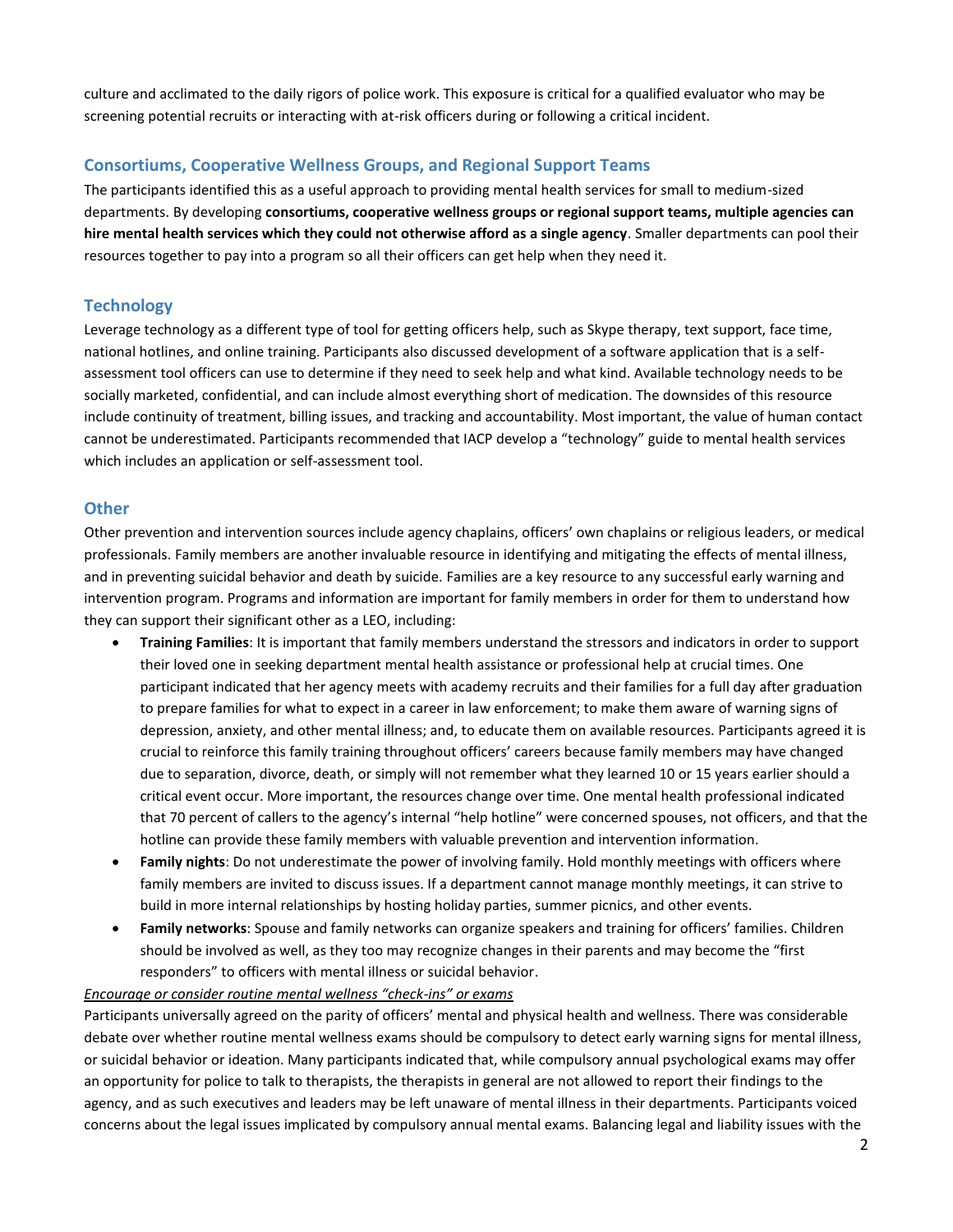emotional needs of officers and the ethical responsibility of chiefs is a complex discussion. Other participants encouraged agencies to ensure that medical evaluators undertake suicide risk assessments when they see officers for required annual physicals. One participant indicated that her agency's psychological services division meets each officer for a voluntary, confidential visit every 18 months for 2 hours. This program is designed **to change the stigma of people going to mental health services** by establishing voluntary but routine, confidential check-ins. For effective oversight, the officers are later surveyed to see if they were satisfied with the therapist "resiliency check" and the service received. Symposium participants agreed that resolution of these topics was beyond the scope of the symposium regarding agency adoption of compulsory versus voluntary mental exams; confidentiality laws addressing any disclosure of mental health issues; and state and local laws and agency policies governing an officer's status due to mental health illness.

#### *Pay attention to indicators and be prepared to intervene*

The following should be considered:

- **Peer responsibility**: Ensure that all officers from recruit to retiree are properly trained to identify indicators of significant emotional problems, mental illness, and suicidal behavior and ideation.
- **Consider a checklist**: Develop a checklist similar to a type of "early warning system" to include in supervisor's annual evaluations when assessing officers' performance. The checklist's goal is to identify whether sufficient warning signs exist to recommend a referral to psychological services. The reality, of course, is that any such checklist may be successfully manipulated, i.e., at-risk officers may know the "trigger" questions, not answer truthfully, and consequently evade detection. Nonetheless, such a checklist may be useful as one type of measurement to establish baseline mental wellness. Implementation of such a tool would necessitate serious discussion over whether this would be part of an employee's official performance record. An alternative might be that the checklist is given to the officer as a self-assessment tool to evaluate whether they need to seek help. This type of checklist could be used in training as well and may be less threatening than a supervisory assessment tool.
- **Contacts**: If an officer is in a mental health crisis, have a prepared list of contacts that can help. If an agency has already identified and analyzed their mental health providers as recommended above, they will have this list of contacts readily available in both print and online. Publicize this list for new recruits, officers in training, officers in need, and throughout the officers' careers, both for the individual officer in need and for the officer who recognizes a peer in need.

Each officer should designate at least **one person to be contacted in an emergency**, including when that officer finds himself in a mental health crisis. Some agencies have officers select a designated contact and have that contact's name embedded in the officer's identification in case of an emergency. Table 2 offers recommendations on how agency personnel can approach an officer's supervisor when it perceived that he or she may be experiencing a mental health crisis.

| When                                                   | Do this                                                      |
|--------------------------------------------------------|--------------------------------------------------------------|
| When an officer notifies Human Resources (HR) of a     | direct HR to notify the supervisor for a check on            |
| change in beneficiaries                                | emergency contacts. Take this opportunity to make            |
|                                                        | sure there is not something bigger going on, check in        |
|                                                        | on any mental wellness issues, and be aware of any           |
|                                                        | major life events, such as a divorce or loss                 |
| When an officer is subject to an Internal Affairs (IA) | direct IA to contact the officer's supervisor, and           |
| investigation                                          | direct the supervisor to talk to the officer and, if         |
|                                                        | necessary, encourage him to make an appointment              |
|                                                        | with your mental health provider. This direct                |
|                                                        | intervention at the beginning of an IA investigation         |
|                                                        | facilitates: (1) identification of at-risk officers, and (2) |
|                                                        | providing timely mental health resources where               |

#### **Table 2. Suggested Response Protocol for Agency Personnel**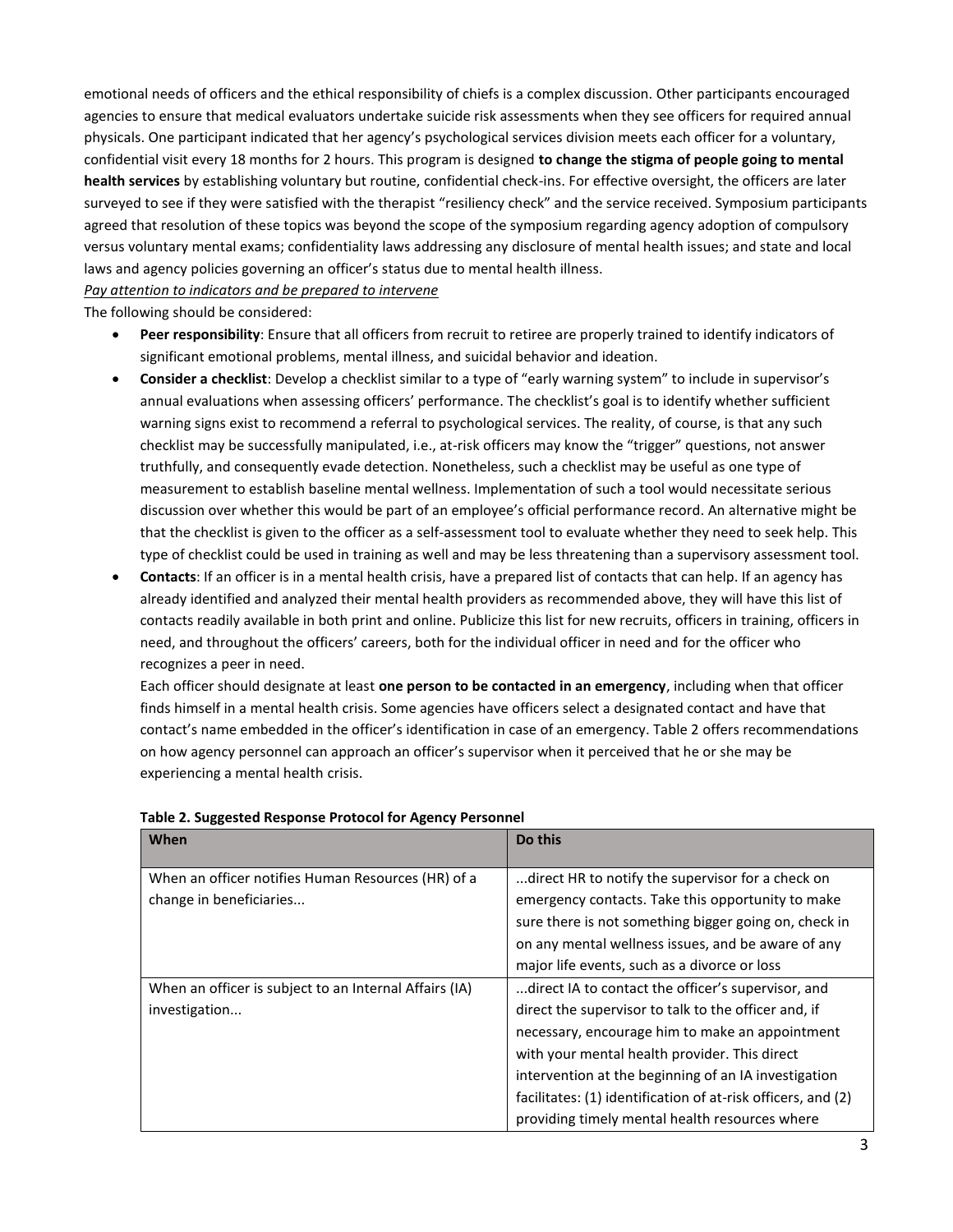Data Sources: IACP National Symposium on Law Enforcement Officer Suicide and Mental Health: Breaking the Silence on Law Enforcement Suicides

• **Have an established, vetted protocol to address mental wellness policies after critical incidents.**  Incorporate that protocol in agency-wide and career-long training, and routinely audit agency policies and

practices to ensure that the protocol is implemented effectively and consistently. Participants disagreed on the effectiveness of mental wellness programs conducted after critical incidents. They noted that often it is not the critical incident that can be the most traumatizing, but rather the chronic stress of the job, or a particular event that may be the impetus for an individual officer's mental health crisis or suicide attempt.

Some participants indicated that a compulsory mental health exam to discuss the impact of a trauma reduces the "stigma" associated with the help. However, the participants cautioned the effects of trauma are cumulative and that critical incident interventions must be accompanied by subsequent routine resiliency checks. They emphasized if agencies don't provide officers with the proper resources early on, they may later risk chronic depression and other serious mental health issues. Other participants disagreed and indicated that mandating officers to see a therapist after coming off a horrific incident may impede their ability to heal. One participant indicated that voluntary, confidential counseling is far more effective in treating such instances.

Regardless of which approach an agency adopts, several recommendations for intervention after critical incidents apply:

- $\circ$  Provide interventions with peers and therapists together, to further break down the stigma of getting mental health assistance.
- o Allow a waiting period after the incident before conducting any counseling so officers have a chance to cool down. This provides them with ample time to receive medical assistance postincident (if necessary) and get past the immediate psychological trauma, which may impact incident recollections and cause distortions and gaps that could affect investigations.
- $\circ$  Provide officers a phone and private space with which to call a family member immediately after a critical incident. While spousal privileges may protect such communications, other legal and liability issues may apply depending upon state and local law.
- o Follow up later with post-incident therapy because stress is cumulative.
- $\circ$  Symposium participants suggested that IACP develop a model "mental health" intervention protocol on critical incidents, to include state-of-the-art programs that reflect current best practices in both the mental health and law enforcement fields.

#### *Assess potential at-risk groups for early warning signs of mental health issues and tailored intervention programs*

Retirees, disabled officers, and veterans were identified as potential at-risk groups for mental wellness issues. Officers preparing for retirement may face uncertainty about this change in the way they identify themselves and how they spend their time. In some agencies, a retirement seminar or retirement wellness orientation is required. Separation from service may impact the mental welfare of a soon-to-be retiree, starting about two years prior to retirement. Send periodic updates and even cards to retirees, and reiterate that they are always welcome in the department. Leaders might consider including retirees in peer support groups.

Officers who become disabled during their career may also face emotional and mental health challenges. An officer could become disabled and have to consider medical retirement at a very young age. Most officers have not considered this possibility and that sort of change to their livelihood and identity could be a significant trigger for emotional and mental health crisis. One participant indicated that his agency determined that many officers retire because they felt "abandoned" after an injury.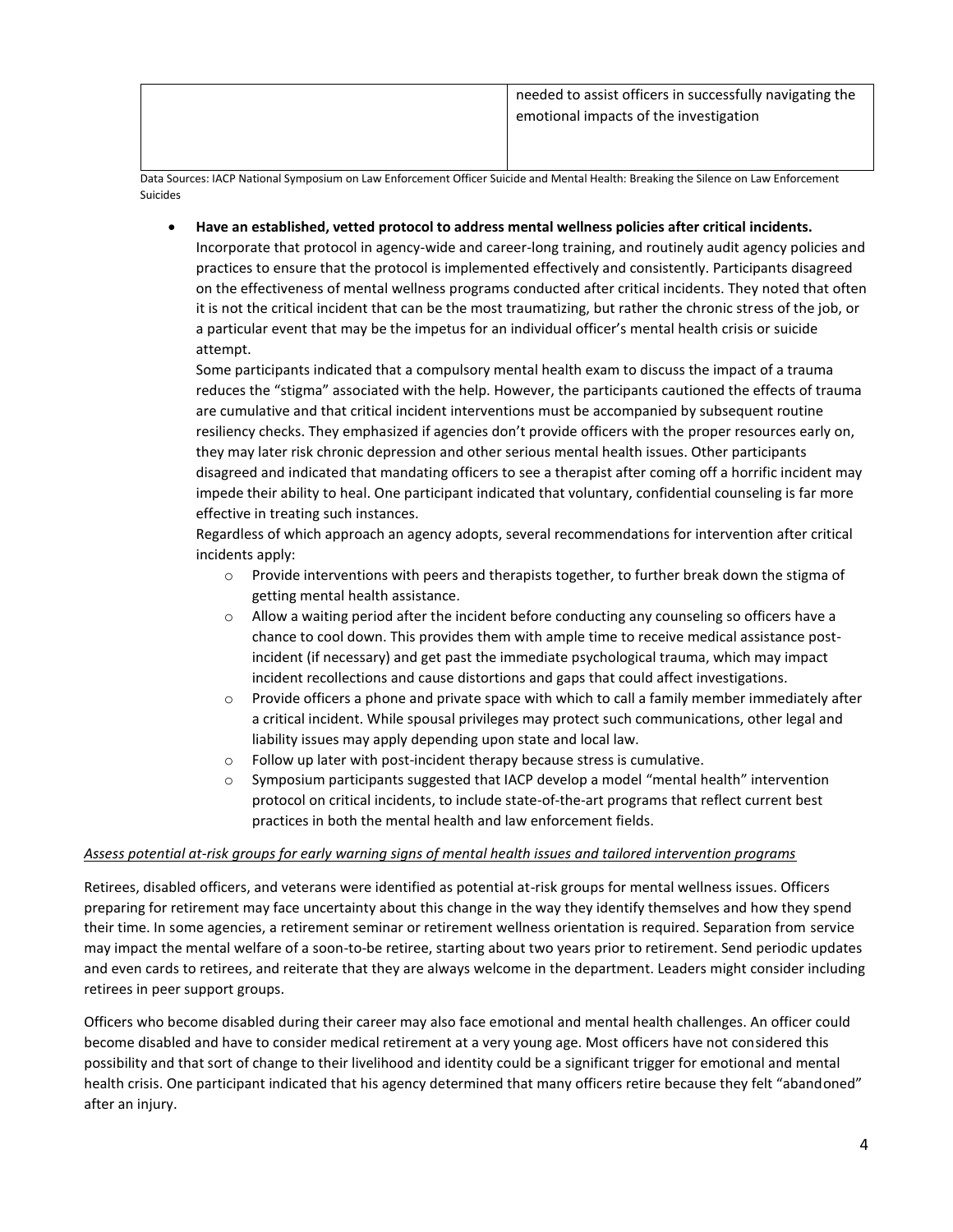Some officers who are returning veterans may face transitional challenges. Veterans may seek police employment because of the similar environment that law enforcement provides, yet the profession is subject to similar stressors as the military. If veterans suffer from PTSD or other deployment-related issues, they may require specialized intervention resources. IACP's "Vets2Cops" project (www.theiacp.org/EmployingReturning-Combat-Veterans-as-Law-Enforcement-Officers) includes guidebooks for executives, officers, and families specific to this issue. There is a crucial leadership role in intervention programs and protocols. Symposium participants highlighted that, depending upon the size and nature of the department, executives, command staff, and/or supervisors play an integral role in any intervention program. For example, some participants suggested that executive, command, or supervisory staff "gets back on the street once in a while," and to the extent feasible, get to know their officers' professional and personal lives.

#### **Training**

Police officers begin their training in the academy, or even earlier in colleges and universities specializing in policing studies, and continue that training throughout their careers via in-service, roll call, and external professional development opportunities. And it's safe to say that most police officers are extremely well-trained in the areas of police policy, protocols, and requisite skills. However, officers may be surprisingly ill-trained or not trained at all in recognizing signs of or effectively responding to emotional distress, PTSD or other mental illness, or suicidal behavior, particularly when it involves one of their peers. Of equal concern, families of law enforcement officers often do not receive information or training on how to detect early warnings of emotional distress, or how to help the officer seek mental health assistance.

- Symposium participants emphasized that agencies must conduct mental wellness and suicide prevention training throughout an officer's career, including the following types of training:
	- o Academy
	- o In-service
	- o Routine resiliency and critical incident
	- o Formal (e.g., Power Points) and "informal" (e.g., roll call)
	- $\circ$  Line officer and supervisory/executive, with a particular emphasis on first-line supervisors, as they are the direct link to the officers and in many cases more likely to detect warning signs and need to learn what to say and do if they detect problems
	- o Retirement
	- o Family training
- Leaders must be front and center at this training to achieve buy-in from officers.
- While symposium participants recommended that IACP, in conjunction with other authorities, develop a national standardized model training on mental wellness and suicide prevention, participants also emphasized that training must be flexible and include the capability to tailor it to each agency's policies and practices.
- There are already resources available on model suicide prevention training, for example, the abovementioned IACP CD. These prepackaged training presentations, videos, and brochures used by law enforcement agencies provide ready-made and cost-effective materials for an agency. Training should include early warning signs and indicators of mental illness and suicidal behavior; stress-management skills; and the definitions of clinical depression, anxiety, PTSD, and other mental illness. Provide training tailored for supervisors on how they can effectively intervene with at-risk officers (e.g., what words supervisors can use to tell an employee they are concerned about his or her mental wellness).
- The trainer must be a law enforcement officer or someone trained in the law enforcement culture. As with mental health professionals treating officers, if the trainer is not an officer, then the trainer must be acclimated with the daily rigors of police work. This can occur through things such as ride-alongs on all shifts and participating in academy training.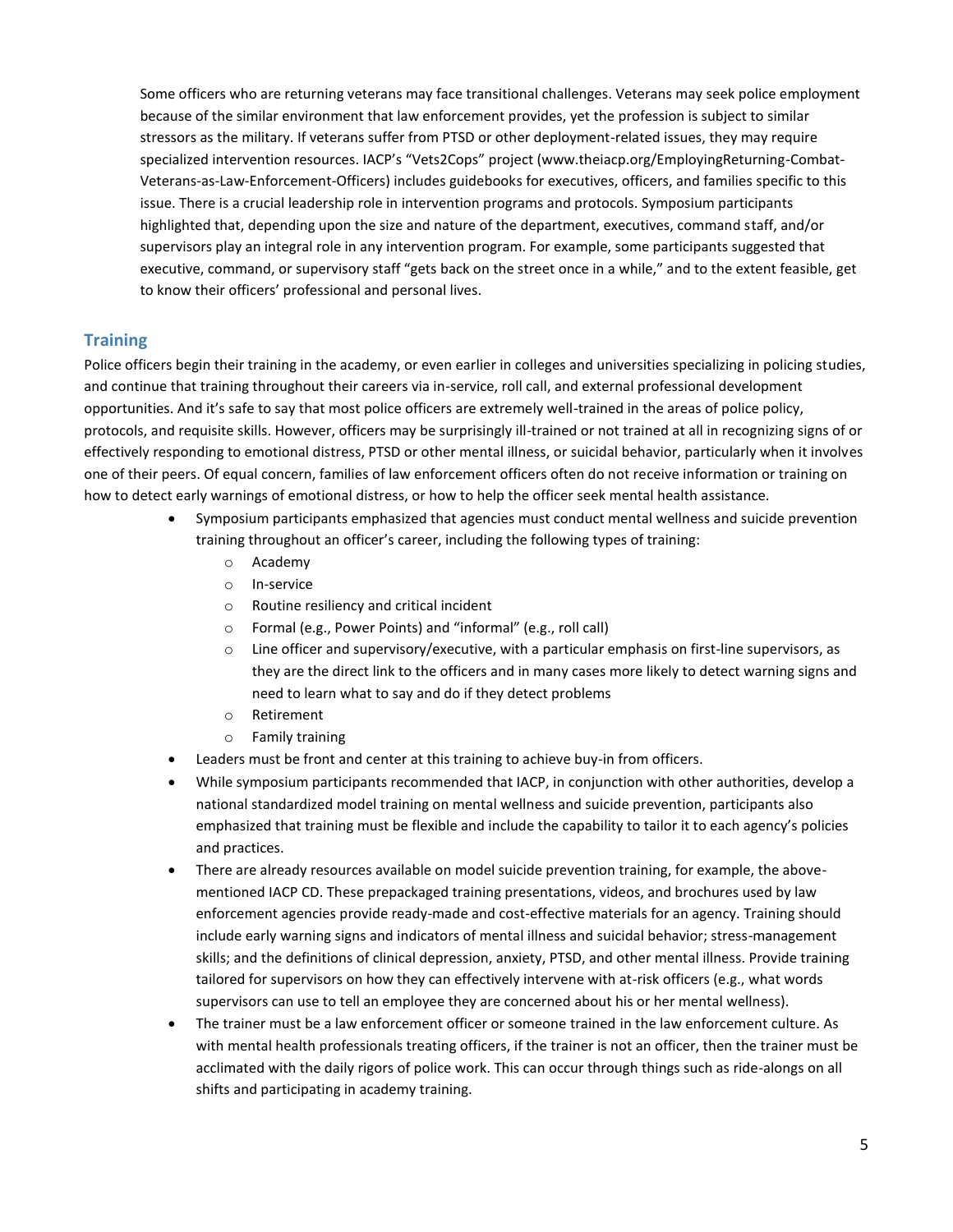- Symposium participants recommended that mental wellness and suicide prevention training should occur at least once a year for two to four hours. Online training can supplement but not replace live training. With frequent, mandatory training, it normalizes and institutionalizes these concepts.
- Train everyone in the agency to be responsible for everyone in the agency, from the chief to the administrative assistant and dispatcher.
- Find a spokesperson to be the face of the campaign and appoint a person at the training academy level as point of contact for the coordination of all this information.
- Monitor and routinely evaluate the training for effectiveness and consistency.
- States vary in how they institutionalize new training. For example, some states require police training to be set by legislature and agencies have to get buy-in from state legislators. In other states, police academies are decentralized and are able to establish new training as needed. The symposium participants indicated that due to the differences in establishing new training, it is difficult to achieve consistency in training curriculum.

#### **Event Response Protocols**

Departments faced with their first officer suicide may have no idea how to handle the aftermath, from basic funeral protocols to post-suicide actions that can help support the department and the officer's family. Without this knowledge and carefully developed protocols, departmental staff, from leaders to line staff to civilian employees, struggle and often fail to handle the suicide in the most productive manner. Two issues are most critical here: 1) have funeral protocols in place that allow officers and family members to honor the service and success of the fallen officer, regardless of the means of his or her death; and 2) have post-suicide protocols in place to offer counseling and information to the entire department to promote healing and open the door to other officers seeking help for an issue to avoid a future officer death by suicide.

**Funeral protocols**: Symposium participants overwhelmingly agreed that police departments should honor how officers lived and not how they died. The symposium discussions focused on the general theme that the funeral and post-event protocols should celebrate the officers' life regardless of cause of death. There was some debate, however, about the precise protocols that should govern funerals of officers who die by suicide. For the most part, however, participants recommended that these officers should receive the same funeral protocols as all active-duty officer deaths that have passed away from a heart attack or natural causes. Participants also recommended that department leadership must do the following: 1) be physically present at the funeral; 2) establish the agency's funeral protocols; and 3) ensure that the entire department is well-informed of and routinely updated on these protocols.

**Other post-event protocols**: Similarly, participants agreed that department leadership must be accountable for wellestablished and well-publicized post-event protocols that address the bereaving family and the agency, as well as the dissemination of timely, accurate, and controlled information about the suicide. In general, participants agreed that the police leadership should personally handle certain post-event matters, such as first notifying and visiting with the family, and announcing the facts about the death to agency officers. Both of these issues, and others, however, can raise complex dynamics, as addressed below.

o **Officer's Family**: In any officer death by suicide, there may be difficult dynamics between protecting the agency and comforting the officer's bereaving family. Litigation or possible litigation can complicate any officer death by suicide. Some agencies have faced pressure, both internal and external, on the specific descriptive language to be used when documenting a death by suicide that will be sensitive to the officer's family as well as how it may impact the family's ability to receive death benefits. Regardless of these dynamics and the legal classification of death following a suicide, agency leaders should personally visit with the family who has suffered the loss. If the suicide occurred at work, the agency leaders should also notify the family first before informing the department. The agency leaders should appoint an officer and an alternate to keep in continued, close contact with the family. Some participants recommended that a close friend of the officer and the officer's family should be appointed;